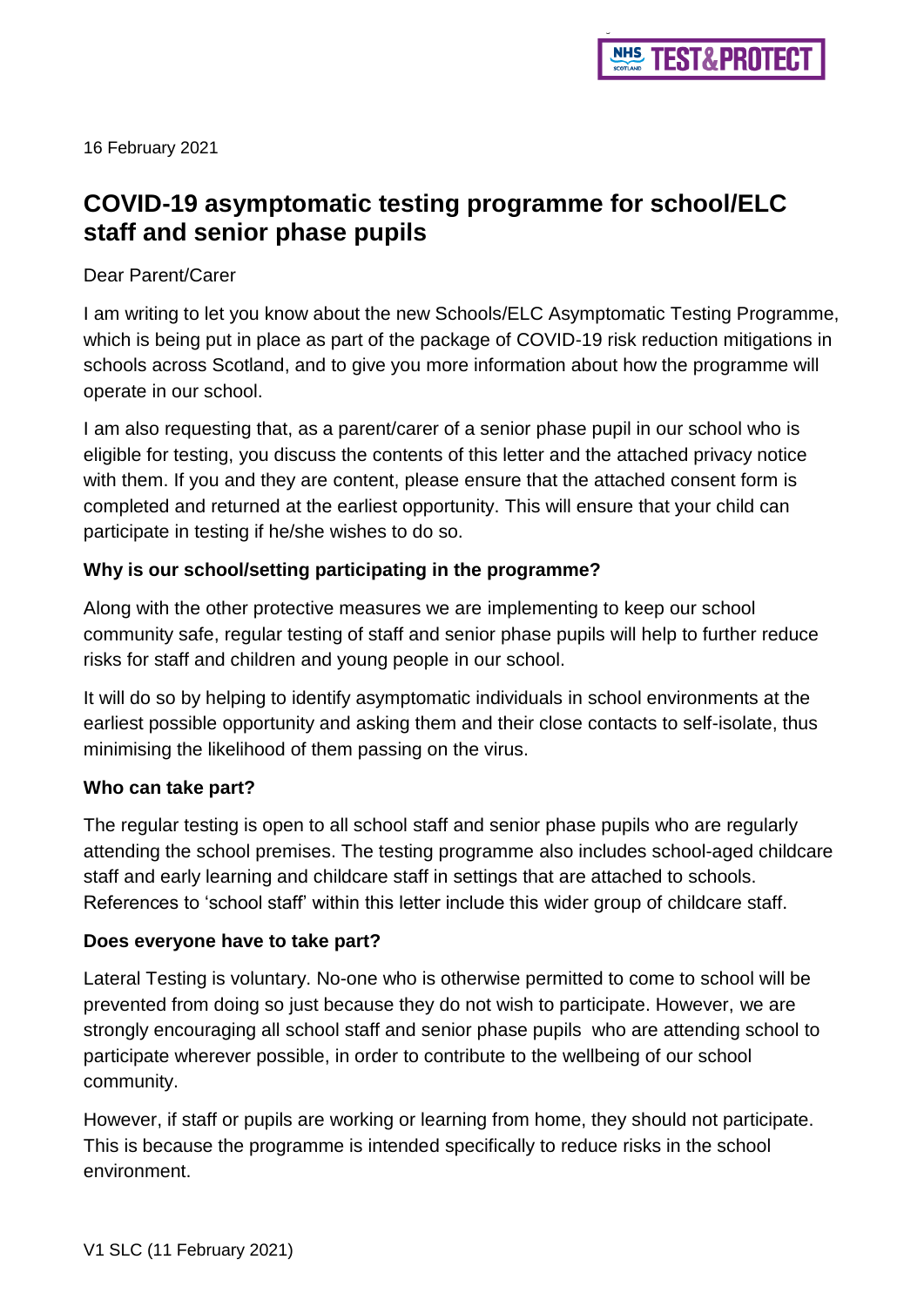# **What will the testing involve?**

Our school is being provided with a supply of Lateral Flow Device (LFD) test kits by the Scottish Government and the UK Department of Health and Social Care for use at home. We will give each participating staff member and senior phase pupils a supply of these test kits to take home, together with the 'Instructions for Use'. Each staff member and senior phase pupil will be asked to sign for these in a log at the point of handover. Completion of this test kit log is a regulatory requirement.

We will then ask individuals to test regularly at home, twice a week (every three to four days, ideally in the morning before school). Our testing days are **Monday** and **Thursday**  each week.

The tests supplied do not require laboratory processing and can provide a quick result in around 30 minutes. Comprehensive guidance on conducting self-testing is contained in the 'Instructions for Use' leaflet which will be provided with the test kit. There is a useful video showing participants how to administer the test here:

[https://www.youtube.com/playlist?list=PLvaBZskxS7tzQYlVg7lwH5uxAD9UrSzGJ.](https://www.youtube.com/playlist?list=PLvaBZskxS7tzQYlVg7lwH5uxAD9UrSzGJ)

Once the test has been conducted individuals must log the test result – whether positive, negative or void – online at [www.gov.uk/report-covid19-result.](http://www.gov.uk/report-covid19-result) Tests are free of charge and will be provided by the school.

**NB:** It is important to note that this regular testing is only for individuals without symptoms. Those with symptoms must continue to follow the usual guidance. They must self-isolate and book a PCR test at a test centre or via a home test kit at the earliest opportunity. People with symptoms must not rely on a negative LFD result to continue to attend school.

**NB:** A negative test result must not be taken as leave to relax or ignore physical distancing or other measures intended to reduce transmission – testing is an additional intervention that contributes to reducing risk.

#### **What happens next?**

Please discuss the contents of this letter and the privacy notice with your child. If your child wishes to participate in testing, and you are content for them to do so, please ensure that the attached consent form is completed and returned at the earliest opportunity.

We intend to start distributing test kits to staff and senior phase pupils week commencing 15<sup>th</sup> February. Arrangements for S4 (Friday, 19 February) and S5/6 (Thursday, 18 February) students to collect testing kits this week are included separately. Otherwise, we will distribute test kits to those senior phase pupils who wish to participate as early as possible after they return. They will then be asked to begin testing as soon as possible.

We will continue to support and communicate with our staff, pupils and school communities as we implement this programme. Please let us know if you have any questions. In the meantime, some Frequently Asked Questions can be found in the annex to this letter.

Yours faithfully,

V1 SLC (11 February 2021)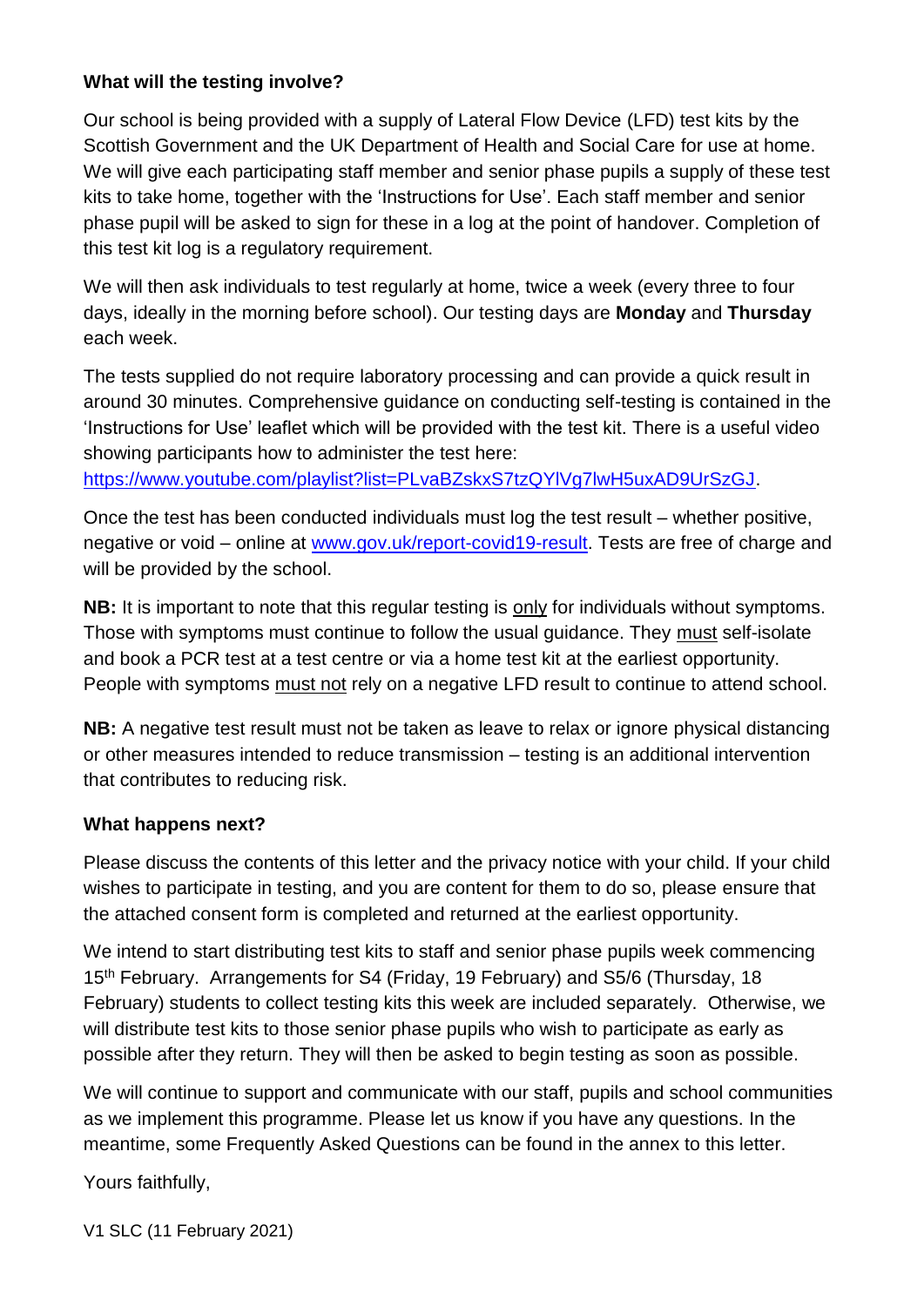KEVIN BOYD

Head Teacher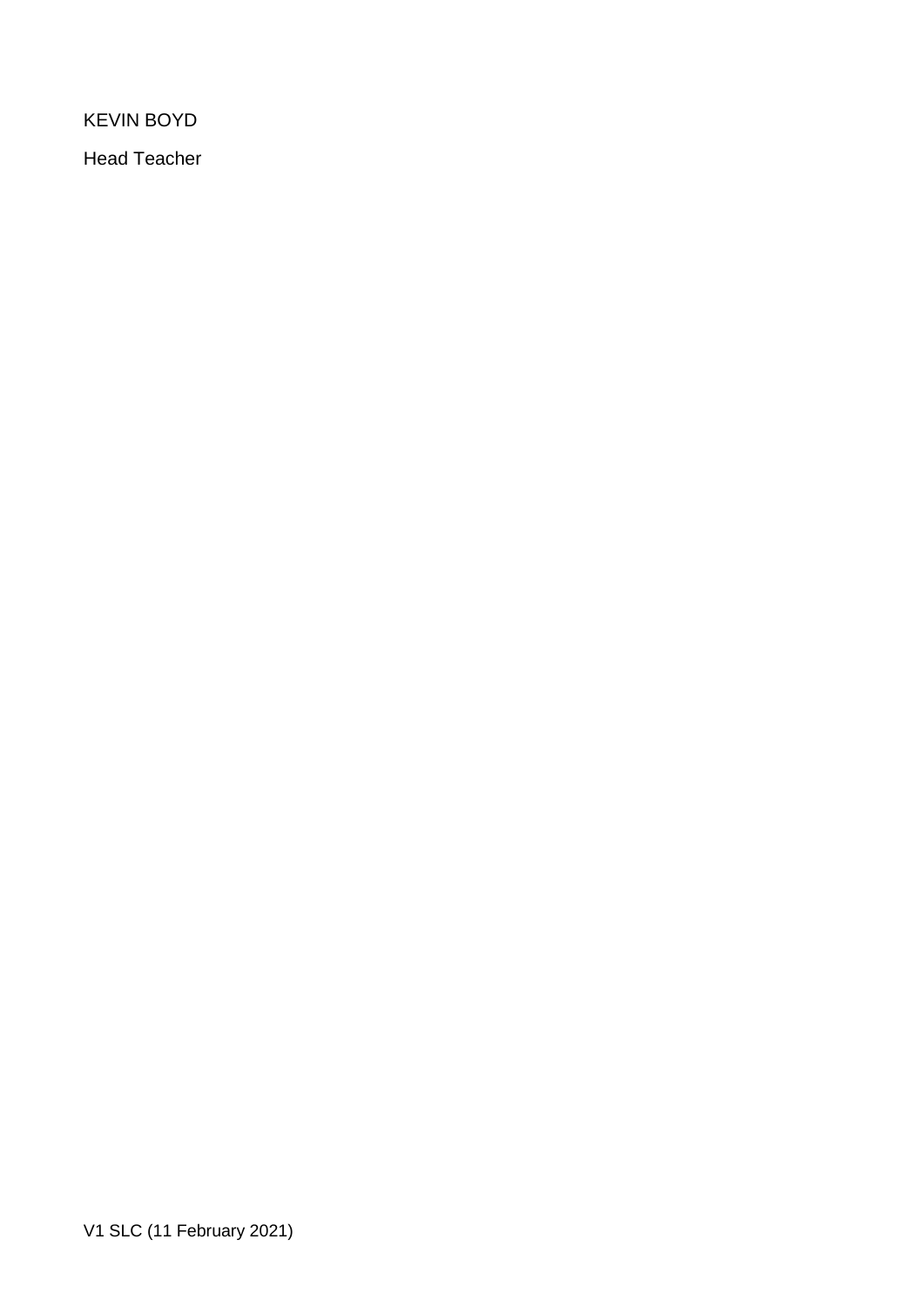### **Annex – Frequently Asked Questions**

### **How will my child know how to use the tests?**

The school will provide those participating with the most up to date Instructions for Use along with their test kits. Participants will be asked to ensure they use these, and not the ones that are pre-packaged in the test kits.

The Instructions for Use set out clearly how to use the test kits, or how to support someone to do so. They also provide a number to call if there are any problems with the test kits.

# **Are the tests safe and accurate?**

LFD tests have been widely and successfully used to detect COVID-19 in asymptomatic individuals. No test is perfect, but the speed and convenience of LFD tests supports detection of the virus in asymptomatic individuals who would not otherwise be tested. They are clinically approved and are crucial in the fight against the virus. The Medicines and Healthcare products Regulatory Agency (MHRA) has approved the use of these at-home tests for these purposes.

LFD tests are very accurate, which means that only a very small proportion of people who do not have coronavirus will receive a positive result (false positive). The tests are better at picking up true positive cases when a person has a higher viral load and is more contagious. There is a risk of returning a false negative result when viral loads are low (e.g. in the early stages of infection). This is why Public Health Scotland recommend two LFD tests 3 to 4 days apart, or regular testing, to enhance detection by picking up any cases which were not detected during the first test and to catch any new infections.

If someone tests positive using an LFD, it is likely that they are infectious at that moment, whereas people testing positive on a 'Polymerase Chain Reaction (PCR)' test could be in the less infectious early or late stages of disease. This means that by using the LFD, we can identify people with a high viral load who are the most likely to spread the virus further.

# **What happens if there is a problem with the tests?**

Any incidents that could potentially impact the quality or safety of testing should be reported to the Medicines and Healthcare products Regulatory Agency (MHRA).

For incidents occurring in a home setting, please report any issues (for example: something damaged, or missing or difficult to use in the kit, you are unable to log a result) to **0300 303 2713.**

If there is a clinical incident which led to, or has the potential for, harm (e.g. swab breaks in the mouth, bleeding, allergic reaction on using the kit etc.) please report it on [https://coronavirusyellowcard.mhra.gov.uk.](https://coronavirusyellowcard.mhra.gov.uk/)

This is not for seeking immediate medical care. Medical care should be sought through the usual route of contacting 111 or 999.

# **What happens if my child tests positive?**

V1 SLC (11 February 2021)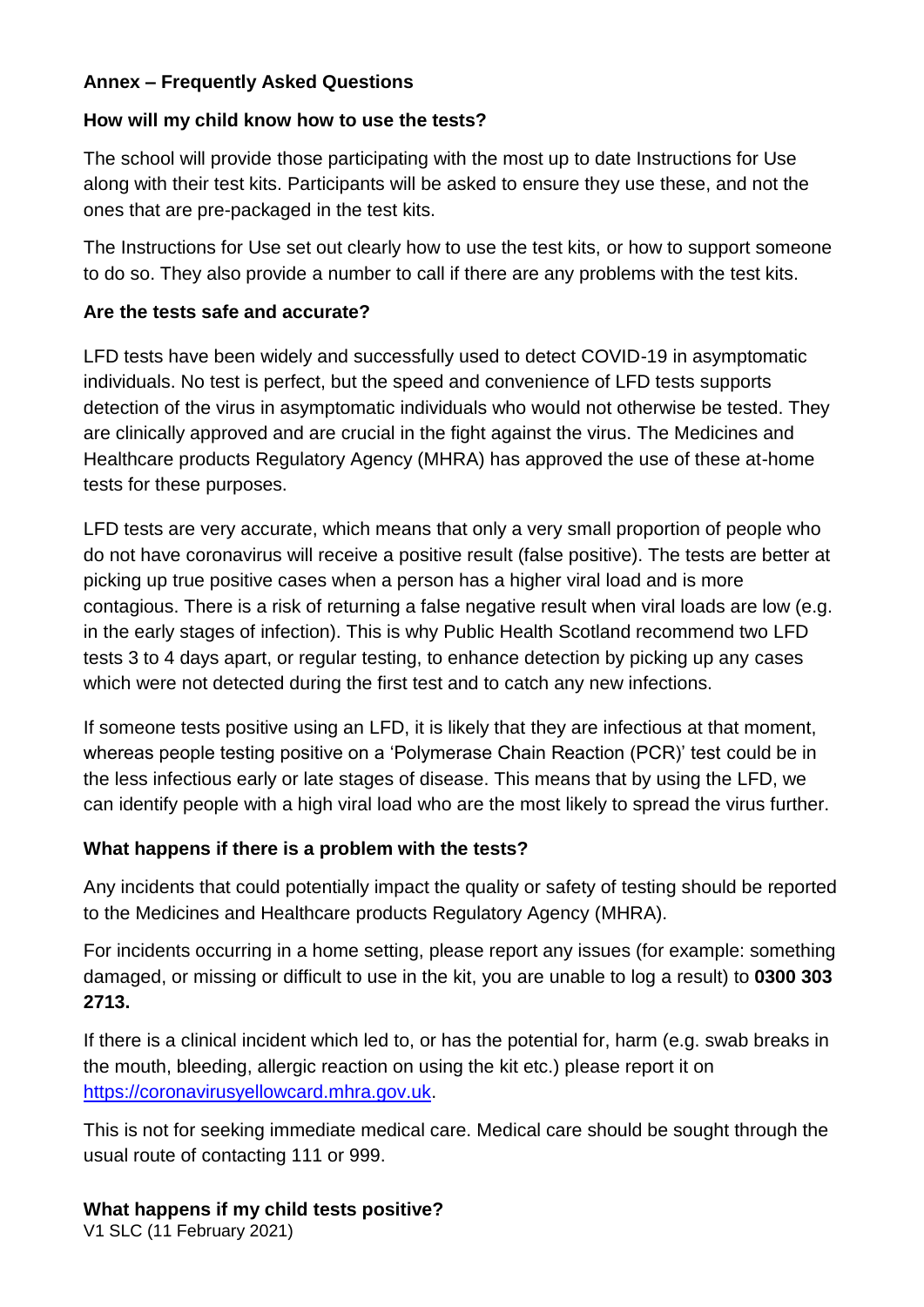If your child receives a positive result on your Lateral Flow Device at home, they must report the result online at [www.gov.uk/report-covid19-result,](http://www.gov.uk/report-covid19-result) self-isolate and book a confirmatory PCR test. This can be done via<https://www.gov.uk/get-coronavirus-test>**.** We advise visiting a community or drive-through test site as this is the quickest way to get tested, or you can order a home test kit.

It is important that your child begins self-isolation immediately after they receive the positive result from the LFD test, and does not wait until the result of their PCR test.

### **What happens if my child tests negative?**

They must report the result online at [www.gov.uk/report-covid19-result.](http://www.gov.uk/report-covid19-result) Individuals who test negative will be able to stay in schools and resume their activities as normal.

# **What happens if the test result is "void"?**

This means the test has not run correctly. Your child must report the result online at [www.gov.uk/report-covid19-result.](http://www.gov.uk/report-covid19-result) They will need to take another test. Use a new test kit, and do not reuse anything from the first kit.

# **What if my child has been in close contact with someone who tests positive?**

If a pupil or member of staff has tested positive, they will have to self-isolate as per government guidelines. The pupil or member of staff should also inform the school of their absence, and are strongly encouraged to report a positive case to their school to support contact tracing activities.

Both Test and Protect and, once informed, the school will get in contact with staff members and pupils who were in close contact with a positive case to inform them that they need to self-isolate.

# **What if my child develops symptoms?**

This testing programme at school is for people with no symptoms. If your child develops symptoms at any time (such as a high temperature; a new, continuous cough; or a loss or change to their sense of smell or taste) they must immediately self-isolate, and book a test by calling 0800 028 2816 or visiting [https://www.nhsinform.scot/.](https://www.nhsinform.scot/) People with symptoms must not rely on a negative LFD result to continue to attend school.

# **Can staff/pupils' families get tested too?**

No, this asymptomatic LFD testing is aimed at staff and senior phase pupils only. The tests will be handed to staff and senior phase pupils for personal use and should not be used for anyone else. Family members of staff or senior phase pupils taking part are not eligible.

If family members experience COVID-19 symptoms, they must follow standard Government guidance, including self-isolating immediately and booking a test through the NHS Coronavirus (COVID-19) service or by calling 0300 303 2713 in Scotland.